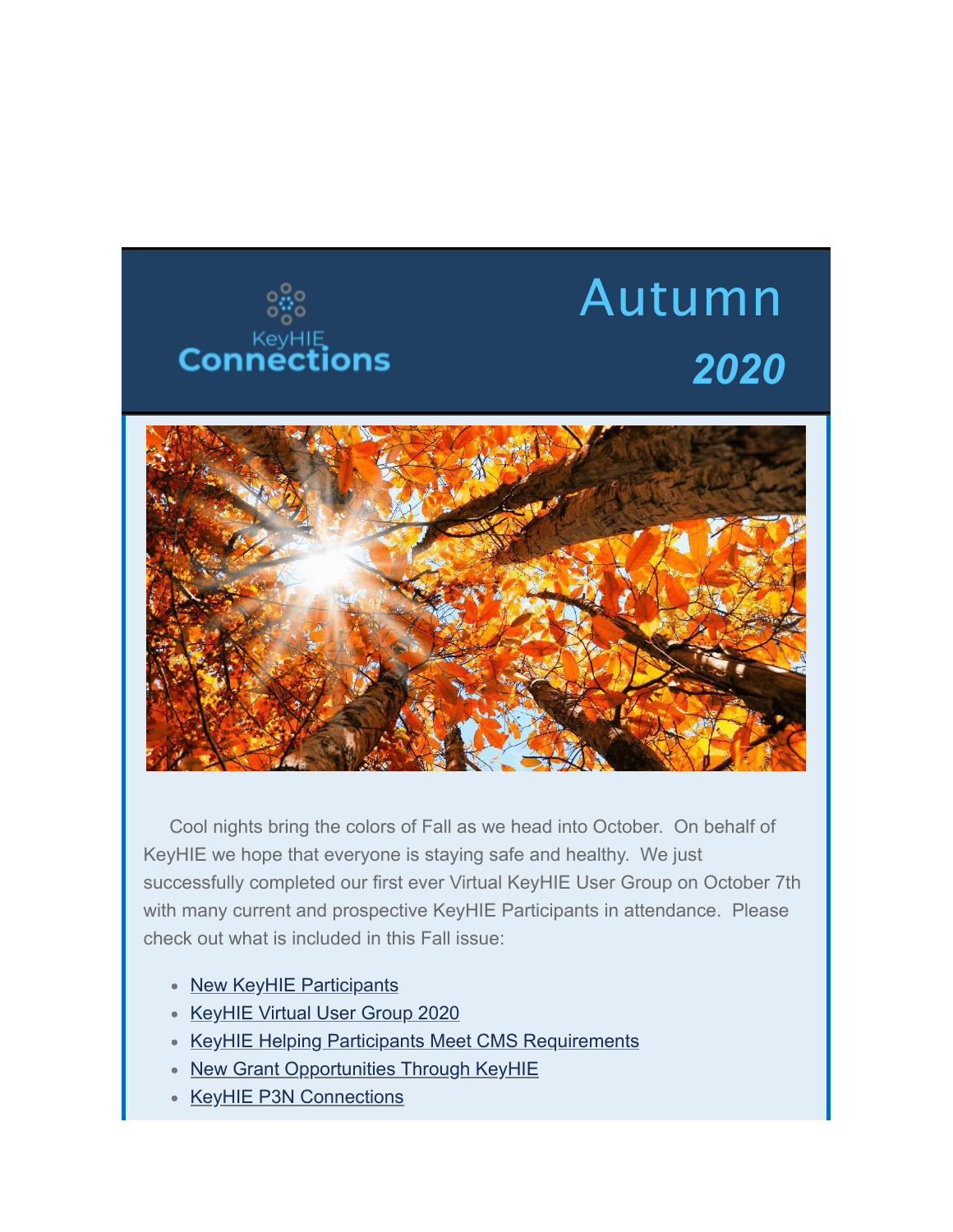- New External Record Sources Available
- Proposed CMS Rules for MIPS

# Welcome New KeyHIE

· **Penn State Health** · **Salartash Surgical Associates**

# KeyHIE Updates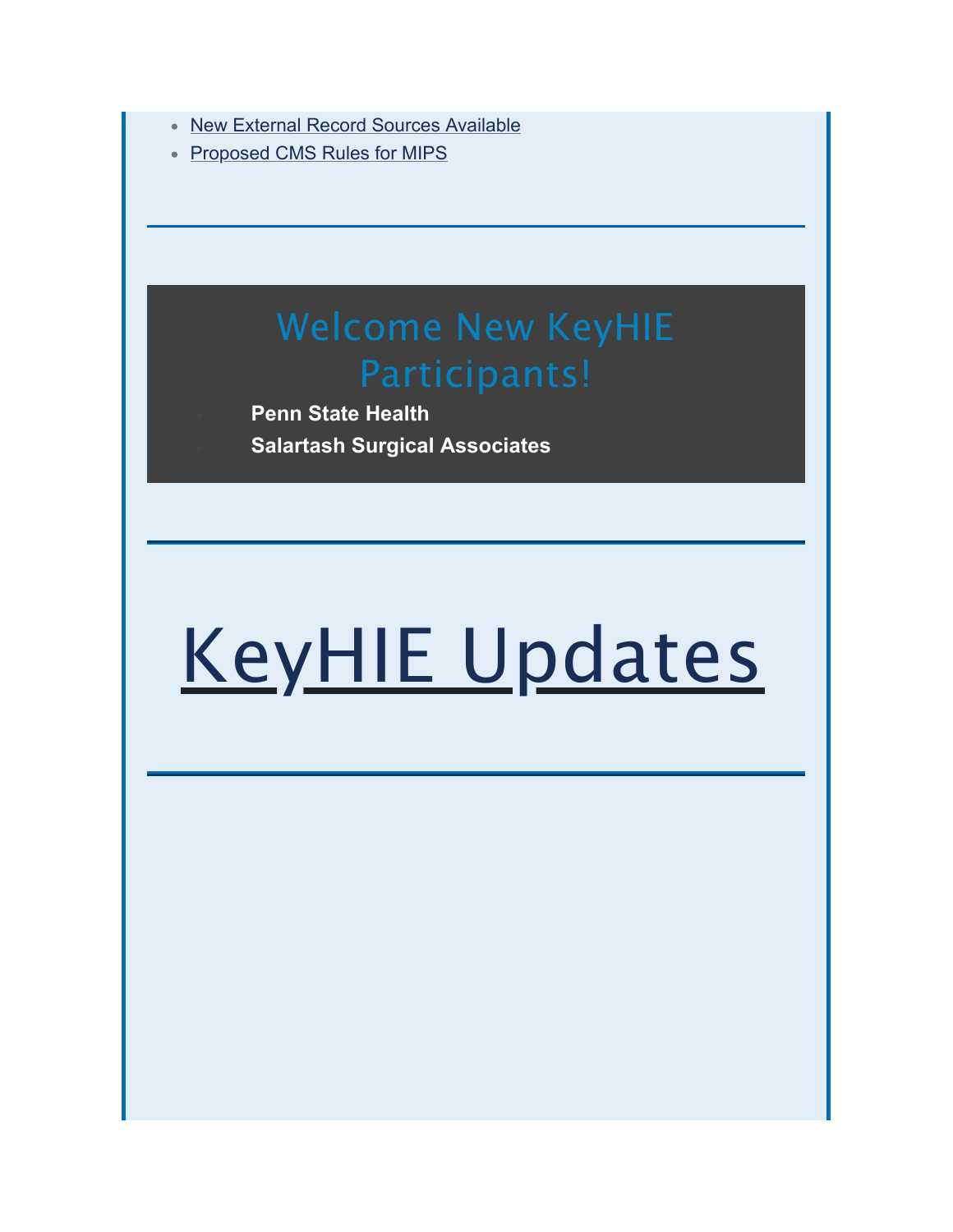

## KeyHIE's 2020 User Group Goes Virtual

 Thanks to all of you who were able to join us for our first ever Virtual User Group! This event held on October 7th, 2020 was a resounding success, and included our largest attendance ever, with more than 100 individuals participating. Sessions featured various engaging and informative speakers, including:

- **John Kravitz** *CEO*, KeyHIE
- **Kim Chaundy** *Sr. Director*, KeyHIE
- **Chad Peterson** *VP*, Orion Health
- **Mitch Kwiatkowski** *VP*, Highmark
- **Dr. Jignesh Sheth** *SVP*, The Wright Center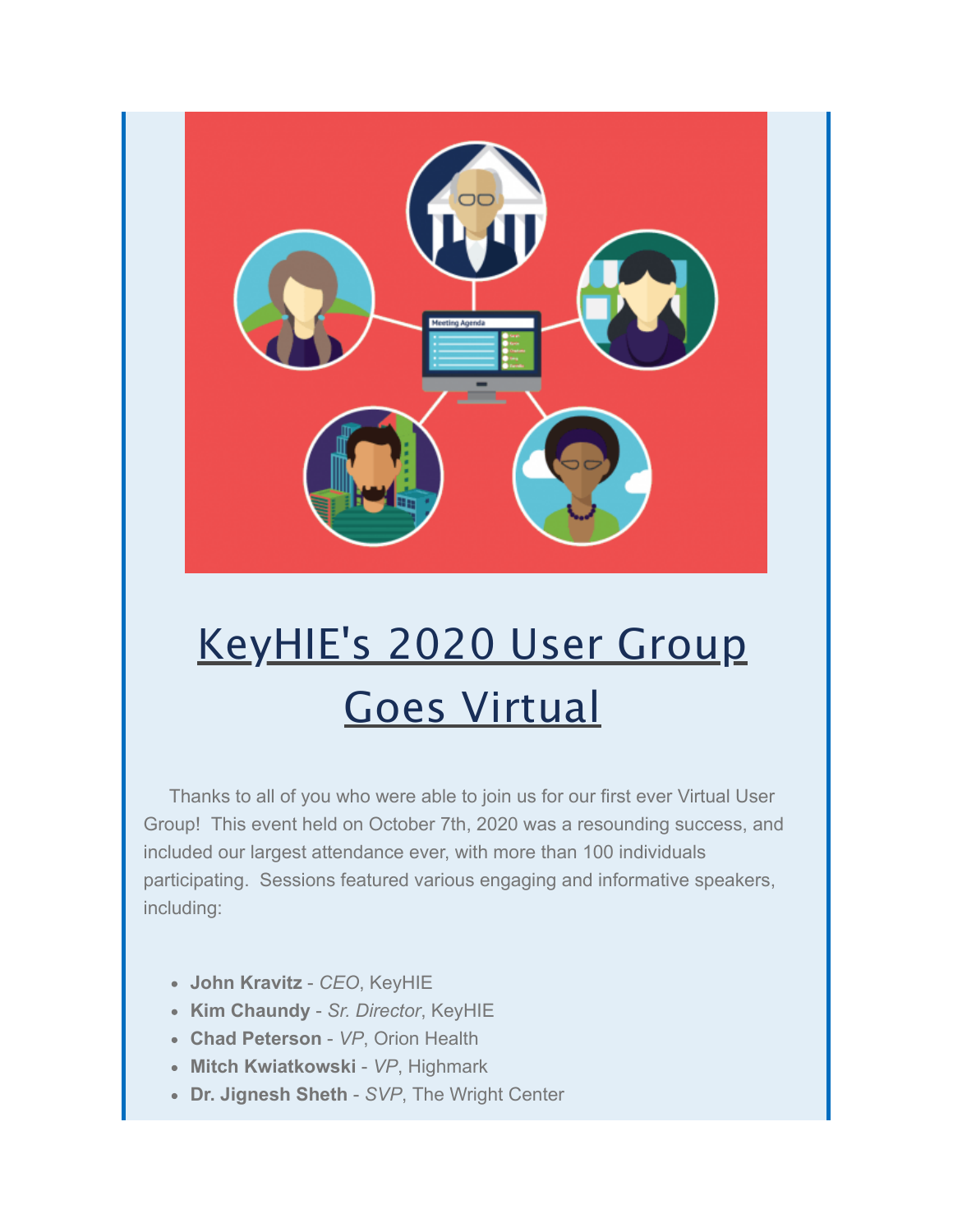- **Brenda Appel** *Deputy Director*, Columbia Montour Aging Office
- **Dr. Keith Boell** *Vice Chair*, Geisinger Medicine Institute
- **Martin Ciccocioppo** *Director*, PA eHealth Partnership
- **Sec. Robert Torres** *Secretary of Aging*, PA Department of Aging

 As a "thank you" to all our speakers, KeyHIE has made a donation to the Central PA Food Bank, which is a vital resource for those in need during this pandemic. Although the circumstances surrounding COVID-19 precluded meeting in person this year, we were glad to see all of you in attendance virtually. On behalf of KeyHIE we want to give a big thank you to our presenters, attendees, and sponsors for making it all possible!

## KeyHIE Helps Participants Meet Interoperability Requirements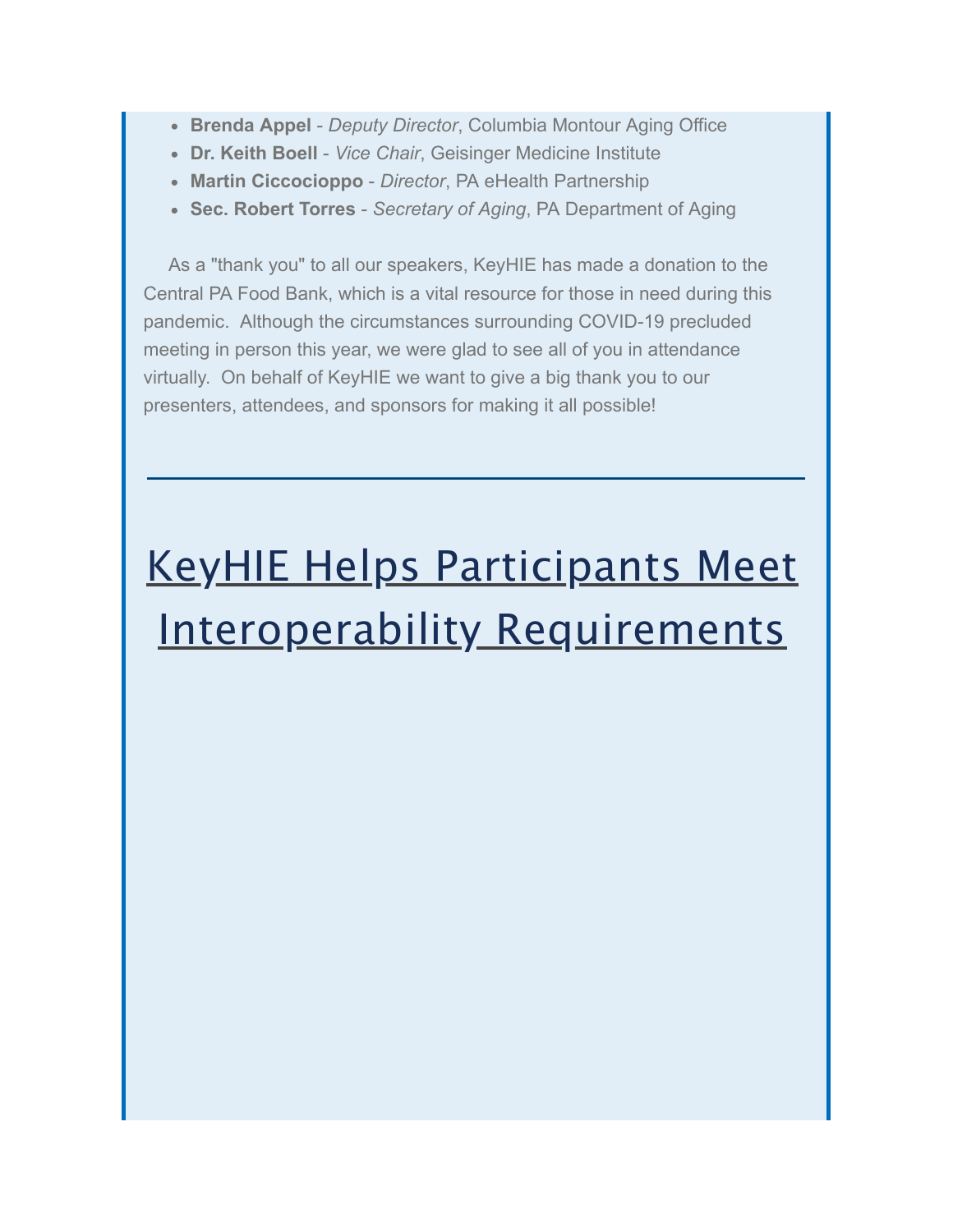

 On February 21st, 2021, the Office of the National Coordinator for Health Information Technology (ONC) and the Centers for Medicare and Medicaid Services (CMS) will begin enforcement of federal regulations governing information blocking. Under these new regulations, the CMS Interoperability and Patient Access Conditions of Participation (CoP) rule will require all hospitals to send electronic notifications when a patient is admitted, discharged, or transferred to another facility. KeyHIE is able to fulfill these regulatory requirements through our Information Delivery Service (IDS). Through our innovative solutions, we are able to meet all the following CMS requires for our Participants:

- Patient Access and Provider Directory APIs
- Reporting of Information Blocking & Provider Digital Contact Information
- Payer-to-Payer Data Exchange
- Benefits Coordination for Dual-Eligible Individuals
- Electronic Notifications Conditions of Participation

 We would be glad to discuss how we can meet your needs, so please contact us at [KeyHIEAdmin@KeyHIE.org](mailto:KeyHIEAdmin@KeyHIE.org) for more information!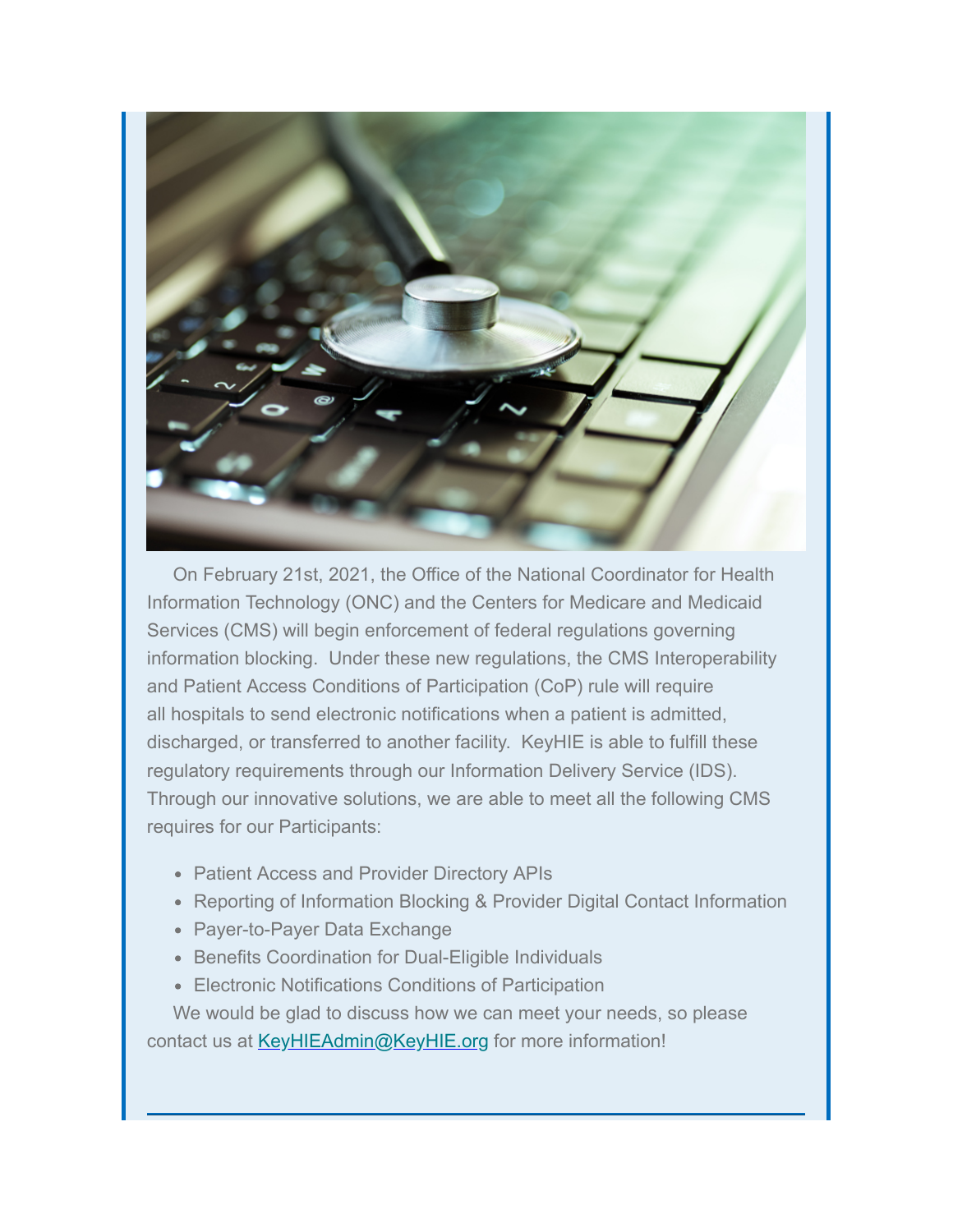### New Grant Opportunities Now Available Through KeyHIE



 We are pleased to announce that the Commonwealth of Pennsylvania has now announced new grant opportunities for HIE Onboarding, PHG Registries, Payor Onboarding, and Patient Matching Improvement! This **final** P3N7 round of onboarding grant funding available through the Pennsylvania Patient & Provider Network (P3N) offers organizations the opportunity to take advantage of grant funding to onboard with KeyHIE. Please be sure to let us know of any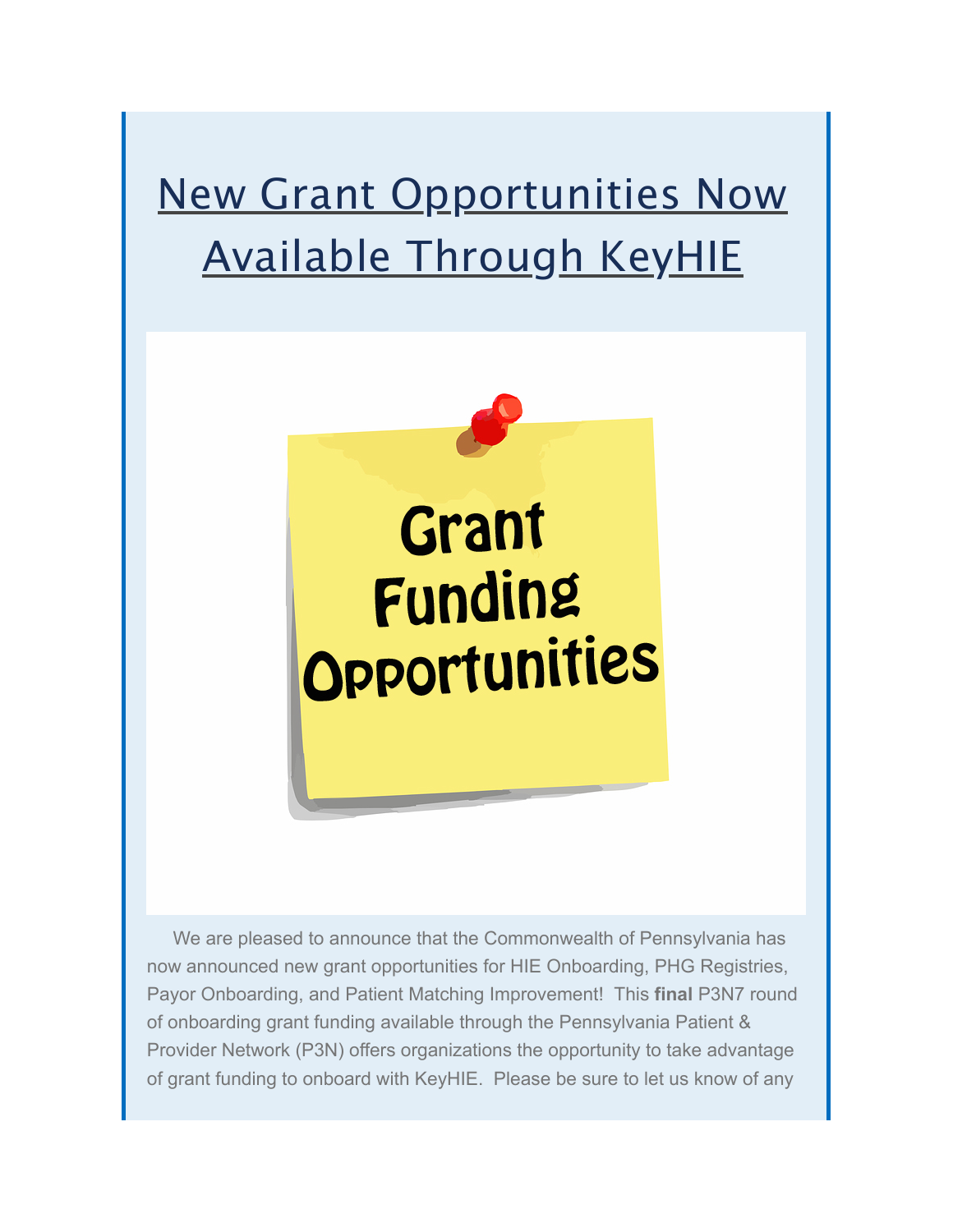trading partners who may be interested in these grant funding opportunities! Have you ever considered connecting to one of Pennsylvania's state registries? If so, KeyHIE is able to apply for grant funding on your behalf to cover onboarding costs to the various PA registries. If you are interested, please feel free to drop us a line at [KeyHIEAdmin@KeyHIE.org!](mailto:KeyHIEAdmin@KeyHIE.org)

## P3N Connections Available With KeyHIE



 Be sure to check out the site hosted by the Pennsylvania Department of Human Services for the most recent listing of all clinical documents available by each PA HIO and HIO Member Organization through P3N:

[https://www.dhs.pa.gov/providers/Providers/Pages/Health%20Information%20T](https://nam05.safelinks.protection.outlook.com/?url=https%3A%2F%2Fwww.dhs.pa.gov%2Fproviders%2FProviders%2FPages%2FHealth%2520Information%2520Technology%2FHealth-Information-Exchange-Providers.aspx&data=04%7C01%7Cjamuchler%40geisinger.edu%7C0f28d49fc15b48f8c57c08d8742e538f%7C37d46c567c664402a16055c2313b910d%7C0%7C0%7C637387089599758025%7CUnknown%7CTWFpbGZsb3d8eyJWIjoiMC4wLjAwMDAiLCJQIjoiV2luMzIiLCJBTiI6Ik1haWwiLCJXVCI6Mn0%3D%7C1000&sdata=Wi9LVVKjHBhXNiEFhN1cEdgM7N%2B0NBrqyfv9oLRlACA%3D&reserved=0) echnology/Health-Information-Exchange-Providers.aspx

 This listing is maintained by P3N and updated with new information as Participants onboard to a PA Certified HIO.

### New eHealth Exchange Connections Now Available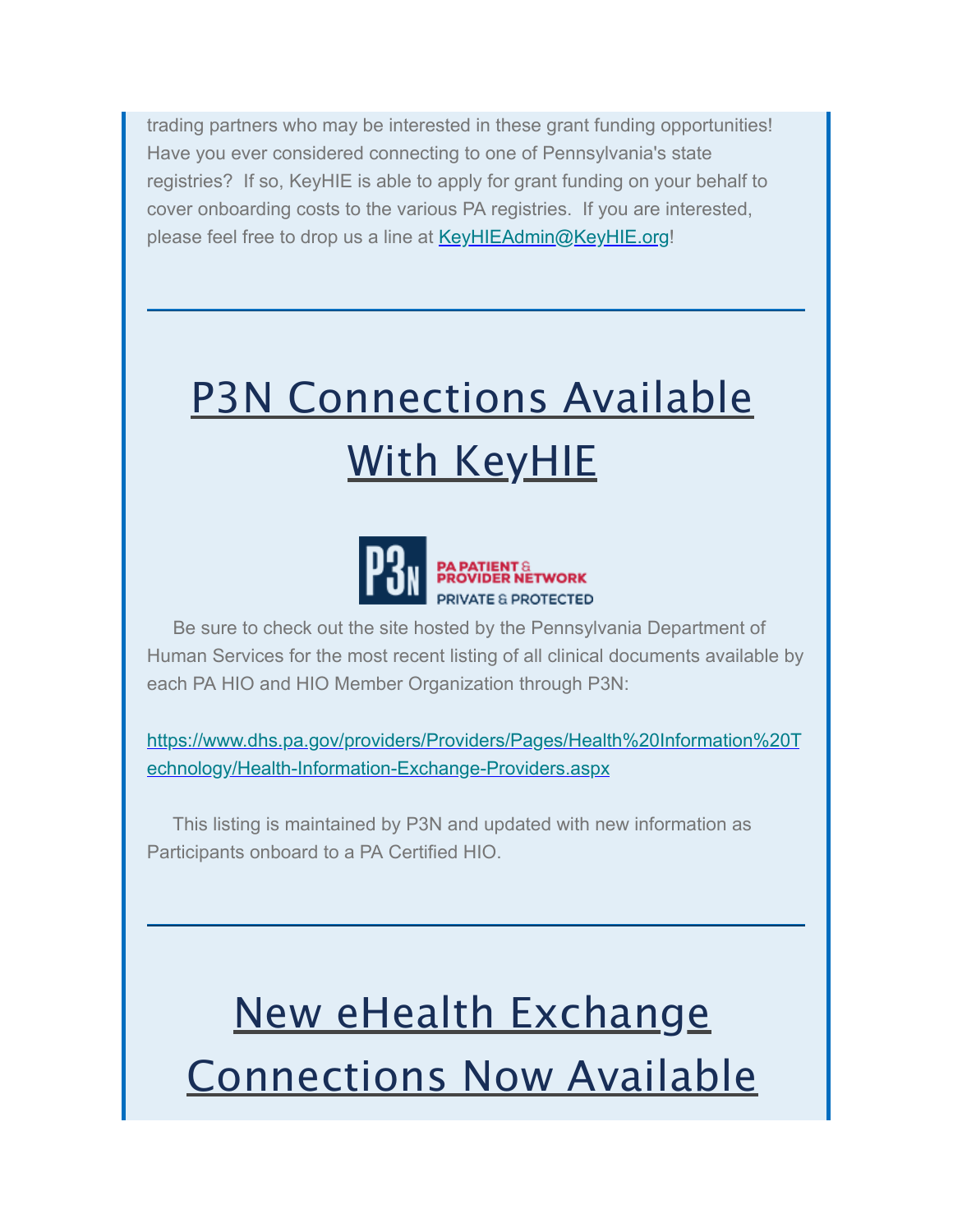#### Through KeyHIE



 KeyHIE is excited to announce that we now have the following external connections available through the eHealth Exchange:

- John Hopkins
- Lehigh Valley
- OCHIN

 These new connections went live in August, and are now available via the "External Records" tab on the KeyHIE Clinical Portal.

| <b>SKYWALKER, luke</b> DOB 08-May-1929 (91y) SEX Male<br>FACILITIES VISITED AtlantiCare Regional Medical Center, Blair Senior Services Area Agency on A:<br>Northside Christian Health Center, PSL St Andrews Village, UPMC Susquehanna, Valley ENT, P |        |
|--------------------------------------------------------------------------------------------------------------------------------------------------------------------------------------------------------------------------------------------------------|--------|
| <b>Q</b> Patient Activity F<br><b>External Record</b><br><b>B</b> Patient Summary                                                                                                                                                                      | Images |
|                                                                                                                                                                                                                                                        |        |
|                                                                                                                                                                                                                                                        |        |
|                                                                                                                                                                                                                                                        |        |
|                                                                                                                                                                                                                                                        |        |
|                                                                                                                                                                                                                                                        |        |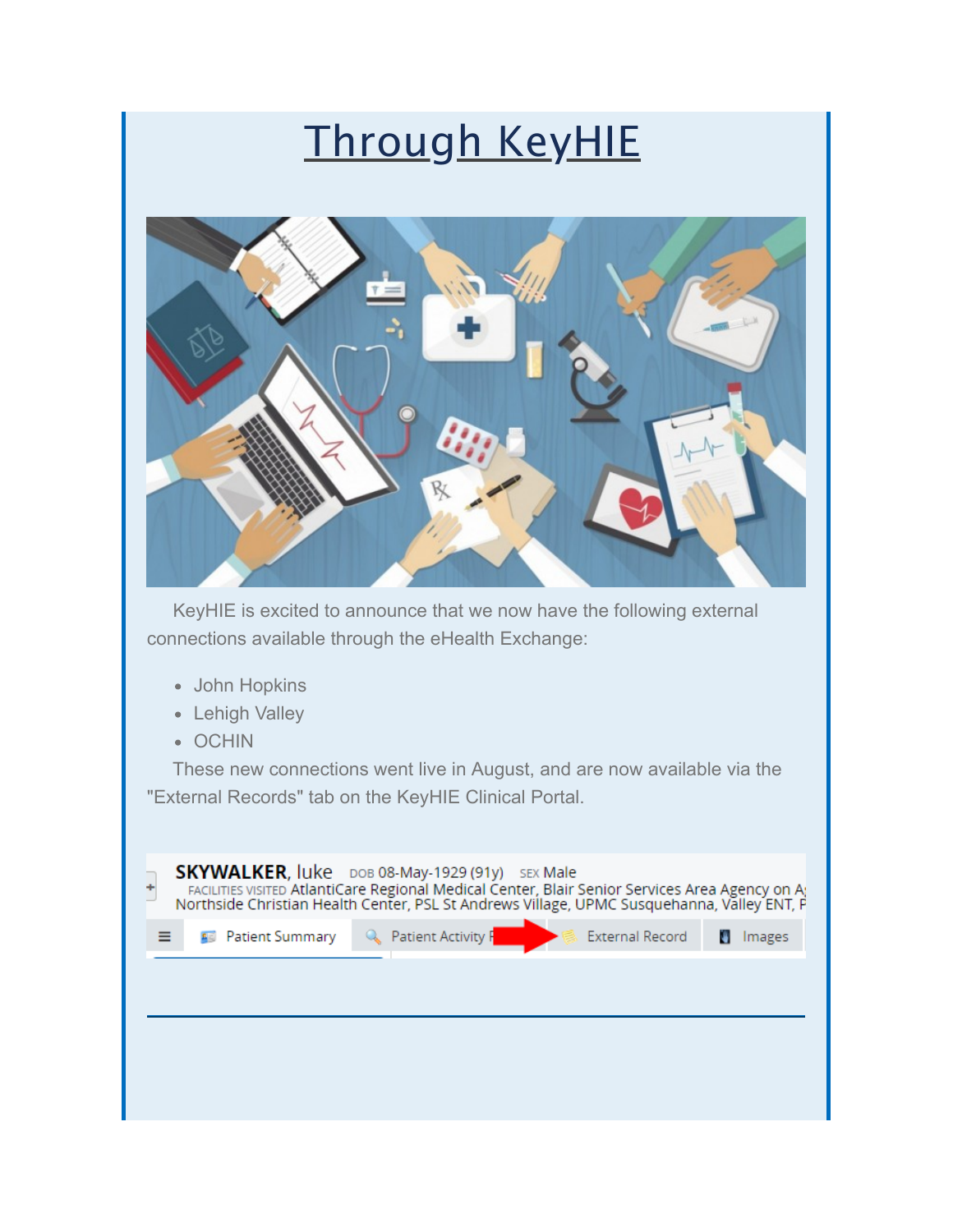#### New Proposed CMS Rules for MIPS for 2021



 The Centers for Medicare and Medicaid Services (CMS) have proposed new rules for 2021 (published [here\)](https://nam05.safelinks.protection.outlook.com/?url=https%3A%2F%2Fwww.federalregister.gov%2Fdocuments%2F2019%2F08%2F14%2F2019-16041%2Fmedicare-program-cy-2020-revisions-to-payment-policies-under-the-physician-fee-schedule-and-other&data=04%7C01%7Cjamuchler%40geisinger.edu%7C0f28d49fc15b48f8c57c08d8742e538f%7C37d46c567c664402a16055c2313b910d%7C0%7C0%7C637387089599778016%7CUnknown%7CTWFpbGZsb3d8eyJWIjoiMC4wLjAwMDAiLCJQIjoiV2luMzIiLCJBTiI6Ik1haWwiLCJXVCI6Mn0%3D%7C1000&sdata=8SIHeTBUlGFF12yBThW084SVjN6%2Fjkxt9Buh2nC3gjo%3D&reserved=0) that could potentially change the way that organizations attest to MIPS measures. If adopted, the proposed rules would allow MIPS-eligible clinicians earning credit in the Promoting Interoperability performance category to attest to health IT or interoperability activities in lieu of reporting on specific measures. This change would allow this alternative measure for bidirectional exchange through a HIE under the Health Information Exchange objective. We will keep you posted as this proposed rulemaking progresses!